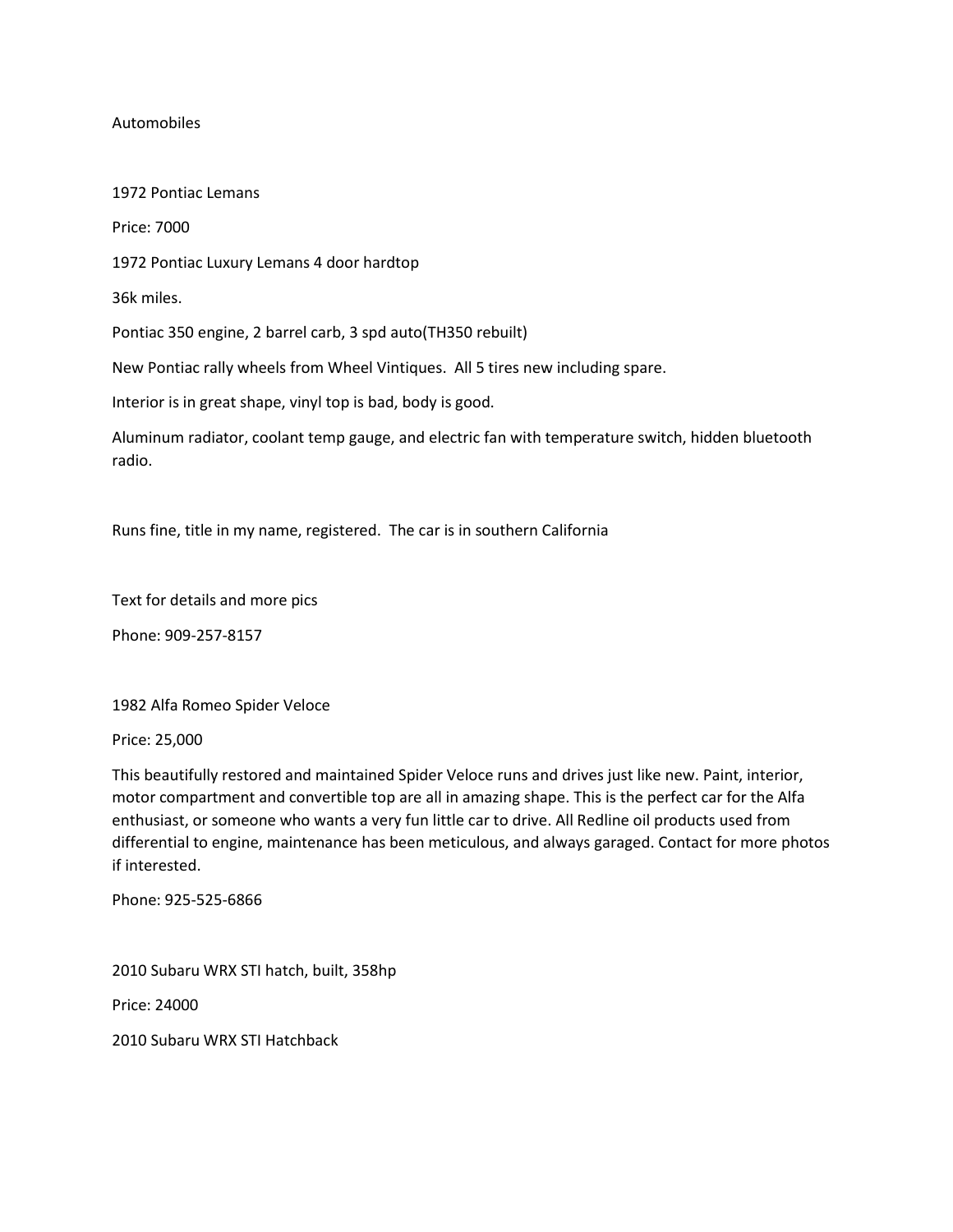358hp/369torque on dyno. Stock car shows about 230 on that dyno.

186k miles on chassis, about 5k miles on all new parts

New short block, Crawford pistons/rods, Blouch 1.5XTR Dominator ceramic ball bearing turbo, 1000cc injectors, ELH, catless up and down pipe, -6 lines, 2013 oem wheels, new tires

Stock muffler. Quiet and fast. 22 to 25mpg on freeway. Runs great, registered, ready to go.

Car is in southern California.

Text for pics and build she

Phone: 909-257-8157

2013 Toyota Highlander Hybrid Limited

Price: 13,000

Well maintained.

Clean Title.

~182,000 miles (a little less)

Leather interior, heated seats, All weather mats, Battery was replaced at ~100,000 miles (best recollection). New battery performing well (no noticeable degradation in performance).

Third row seating (not pictured).

Asking Kelly Blue Book Value.

Phone: 530-902-0303

2014 F-150 4X4 Crew Cab

Price: 15,000 OBO

Tags paid until March 2023,near new tires, oil just changed, new control module in transmission. 200k miles. Runs Great

Phone: 925-321-2056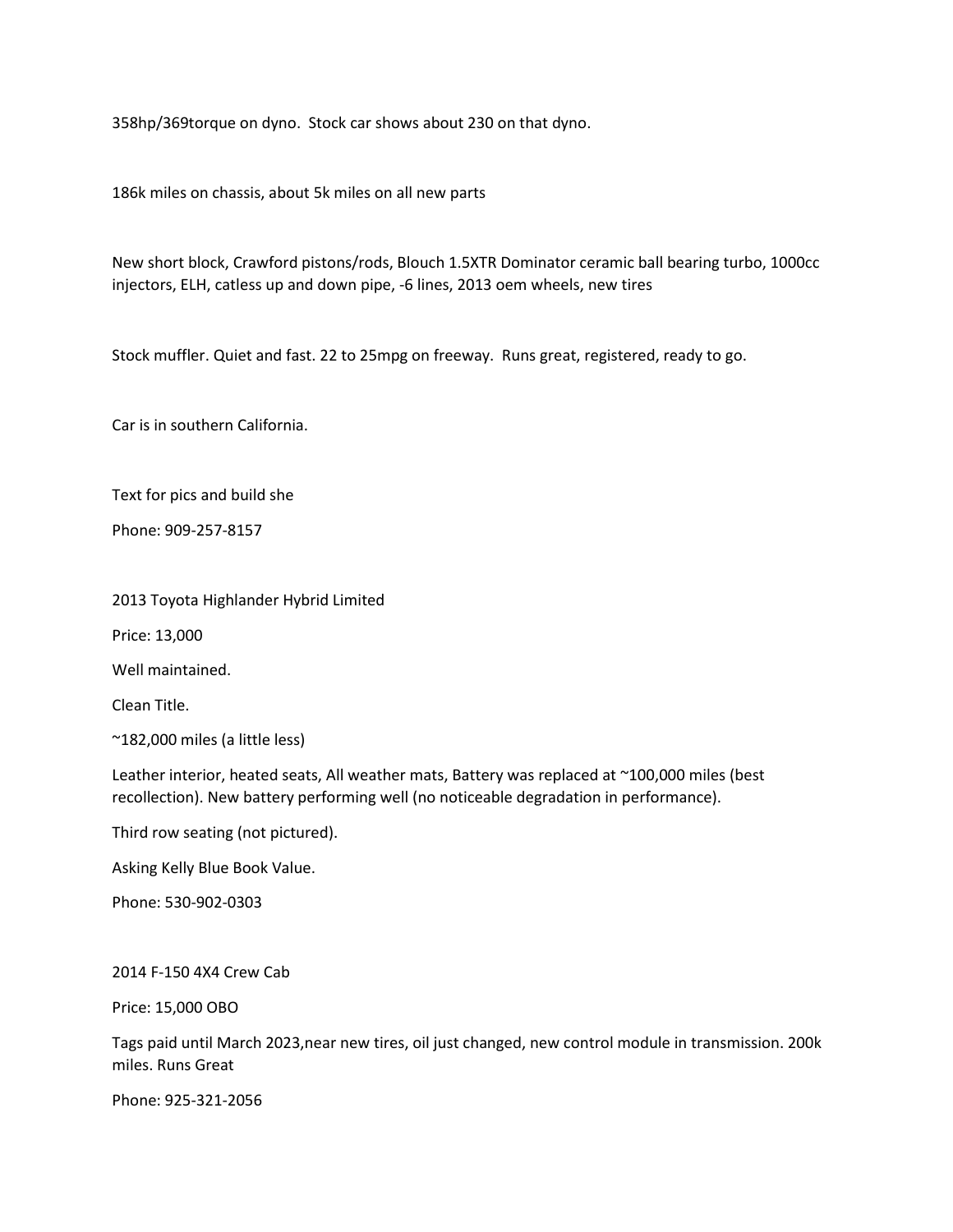2014 Smart Car Price: 6000 OBO Great commuter 18,000 miles Phone: 925-301-7062

2017 Buick Enclave Price: 28,250 2017 White Buick Enclave, 26,810 miles. KBB price rance \$32K to \$36K. Sunroof, seats up to 7 people Phone: 925-980-4956

Dodge RAM 2500 Bed Liner Price: 50 Dodge RAM 2500 bed liner - good condition \$50 Phone: 925-422-6488

Mercedez Benz 8" Star

Price: 30.00

Mercedez Benz 8" Star for GLC SUV (many fit other models). Two broken tabs, see red arrows in photo.

Phone: 510-792-1538

Bicycles

Juiced Electric Bicycle CrossCurrent X

Price: 1800

Great commuter. FAST Bicycle.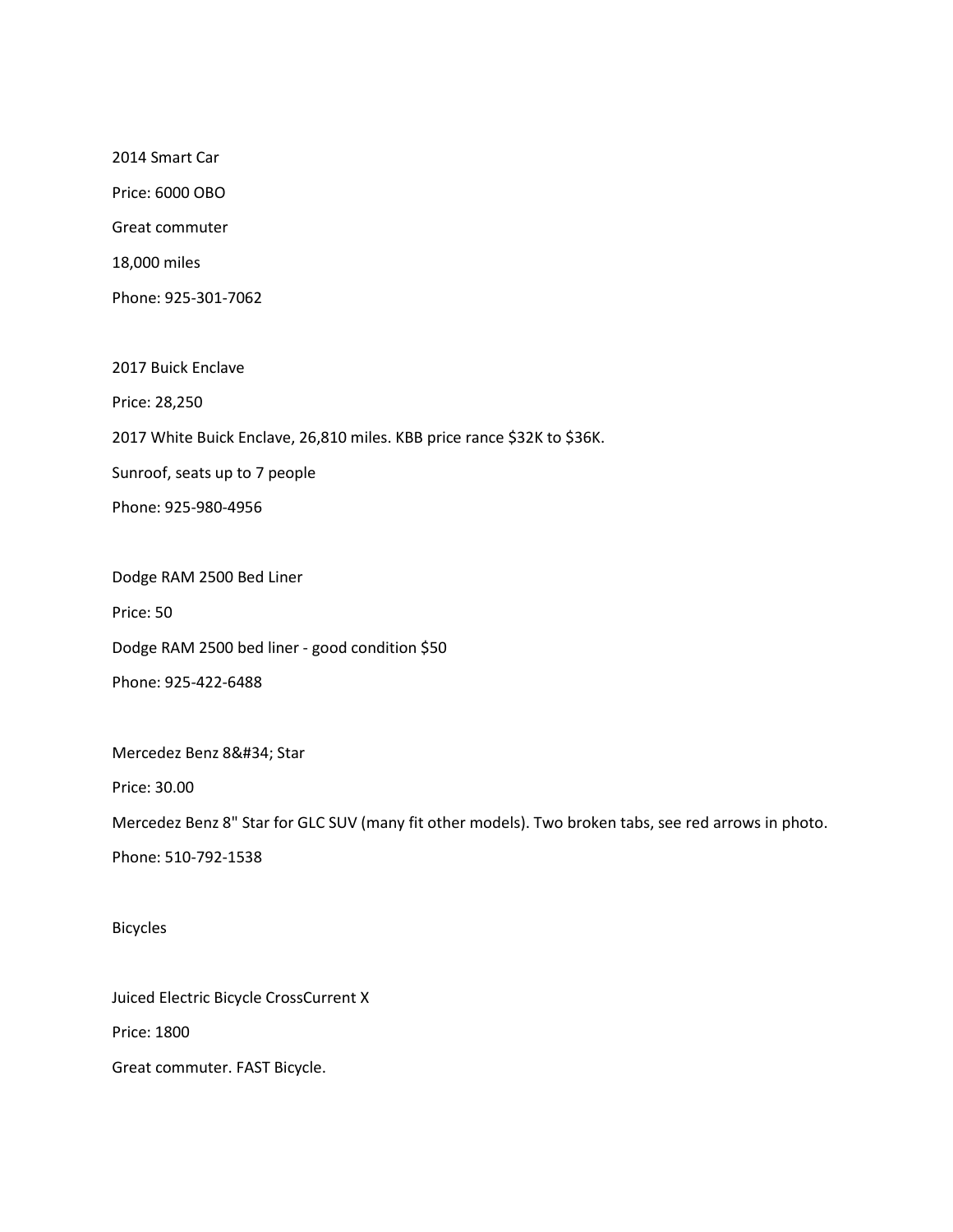600 or so miles on the odometer, great shape.

Batter is a 52v, if you've got any questions feel free to ask.

Email for photos if you'd like to see. Phone: 209-329-7196

Kids Ebike 20" Kent Torpedo Price: 300 Brand new Kent torpedo ebike. Too tall for my son (8) Phone: 925-719-4244

#### Boats

14' Touring kayak with rudder Price: 675 Touring kayak w/ rudder, best for flatwater kayaking. In very good condition, always covered and garaged.

14'L\*23.7"W\* 13.7"D; 46lbs cockpit size 34.9" x 19.25" weight capacity 250 lbs.

includes cockpit cover.

Seller also has carbon fiber paddles (240cm & 210cm) life jackets (L & S) for sale.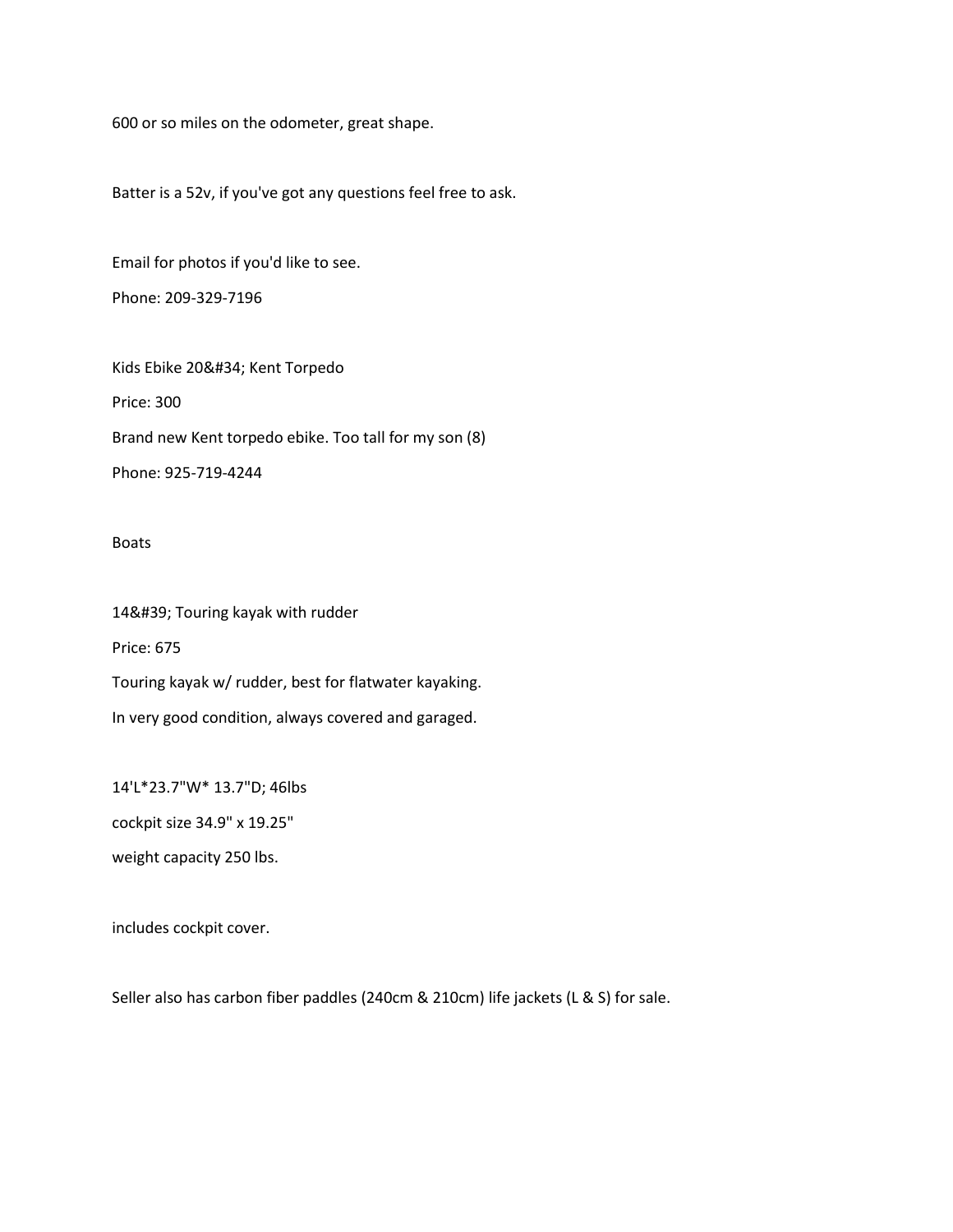Phone: 510-248-9546

Fishing Kayak

Price: 3,000

Native slayer 12.5 Max. 12,5'

Comes with everything shown. always garage kept

Phone: 415-635-6106

Electronic Equipment

AMD Radeon 6800 XT

Price: 950

Used ASRock AMD Radeon 6800 XT Taichi for sale! It was only used for about a week.

Comes in original box. Shoot me a text if you?re interested.

Phone: 310-402-1396

Brother Printer

Price: Free

GIVEAWAY. Brother Inkjet Printer, MFC-J6710DW. Up to 11 X 17

Phone: 925-640-9225

IPhone 11 Pro Max

Price: 600 or OBO

Excellent condition - No Scratches or dents- Like new!

Phone: 925-775-8541

Sega Dreamcast Game System

Price: 150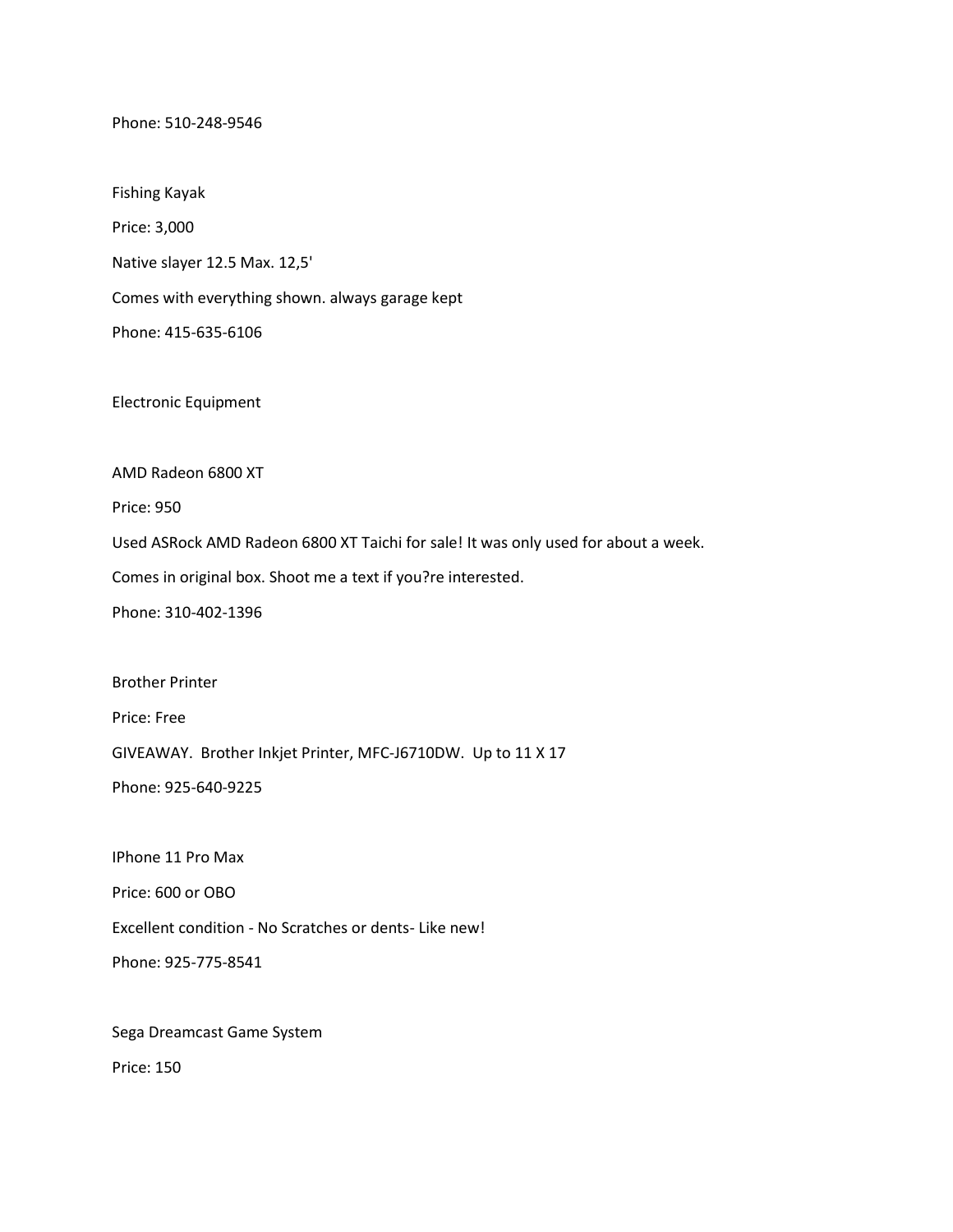Complete Sega Dreamcast game system with cables, controllers, manuals and 7 games in boxes. Asking \$150

Phone: 9254475708

Thrustmaster T.flight Hotas 4 Joystick

Price: 30.00

Compatible with the Sony PlayStation 4 and PC, the Thrustmaster T-Flight Hotas 4 Flight Stick allows you to recreate realistic piloting controls with its stick and throttle layout.

Phone: 925-321-7937

Used, original PS4 console with accessories and game

Price: 205 OBO

Original PS4 500gb console with two controllers and cords for the console and controllers. PS4 is used, but in very good condition, with no prior issues. PS4 has been Initialized for sale. Controllers have been used interchangeably to minimize longterm wear and tear. I'm the only owner and player who ever touched this system or controllers. Game included. Willing to trade for a used Nintendo Switch console.

message me at 914-497-0530 if you have any questions.

Phone: 914-497-0530

Xbox Gaming System

Price: 100

Xbox gaming system - with all cables, manuals, and 15 games in boxes. Just missing the hand held controllers. Asking \$100

Phone: 925-447-5708

Giveaway

2 Gallon Gasoline Container

2 gallon gasoline container in good condition. I just don't need it any more as I have switched to an electric lawn mower.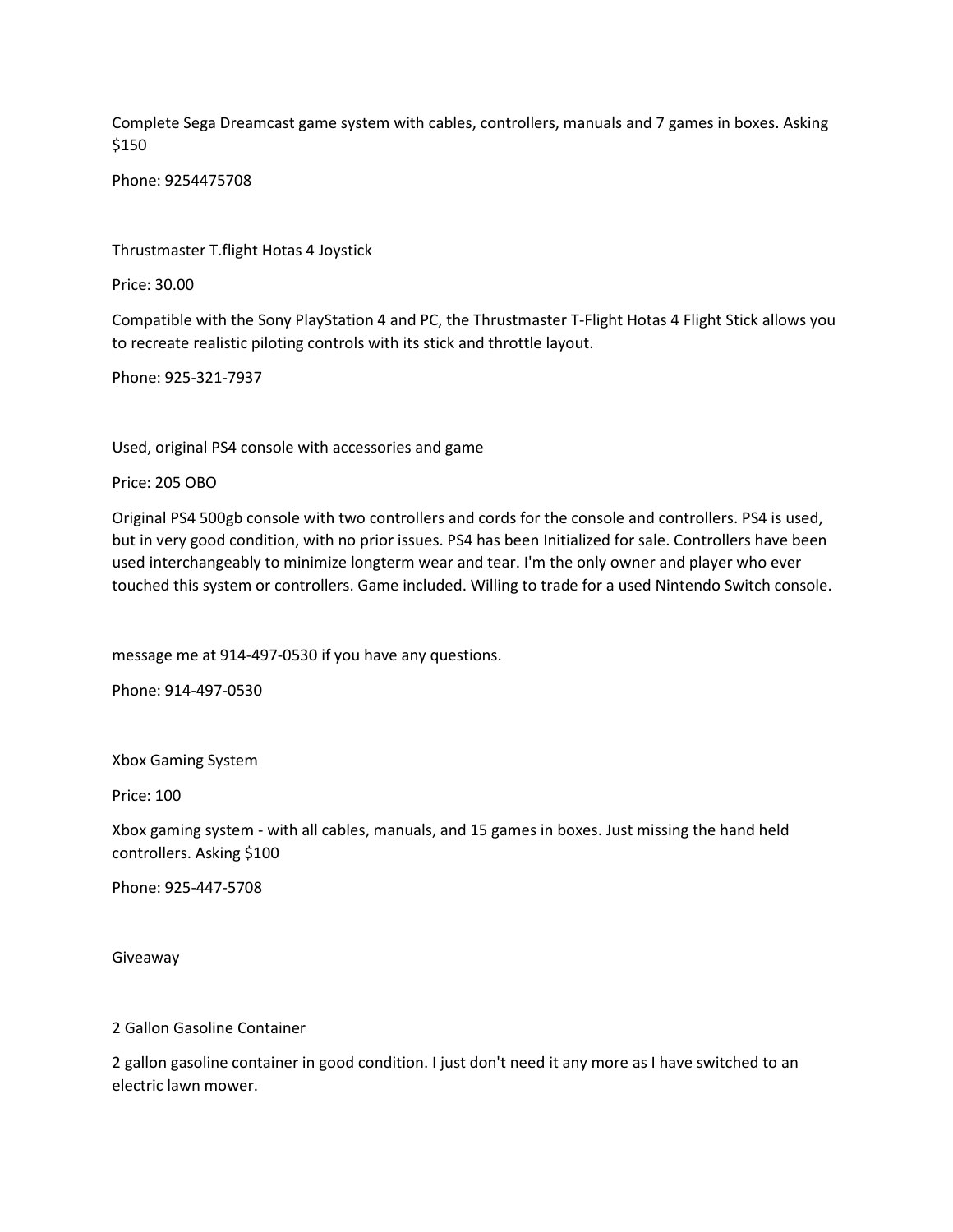Phone: 925-443-1279

Computer Desk Price: Free Computer Desk. 23.5? X 61.5?. Free. Nearby lab

Phone: 925-640-9225

Household

Craftsman 10" table saw

Price: 100

Older Craftsman 10" table saw. Comes with extra blades, fence, miter, push sticks and wrenches for replacing blades.

It still works great and I have it on a rolling holder that can be locked in place.

Pick up in Manteca

Phone: 209-679-3747

Drexel Heritage Accent Tables

Price: 300

Two (2) Drexel Heritage Chippendale style accent tables. 20 x 14 x 16. In excellent condition. Separate matching Drexel Heritage chest - 36 wide x 20 deep x 32 high - is also available. Please see the separate listing on this site.

Phone: 925-455-5245

Drexel Heritage Furniture Wood Chest

Price: 400

Drexel Heritage solid wood chest. 36 wide x 20 deep x 32 high. In excellent condition. Two (2) matching accent tables - 20 x 14 x 16 (Chippendale style - Drexel Heritage) are also available. Please see the separate listing on this site.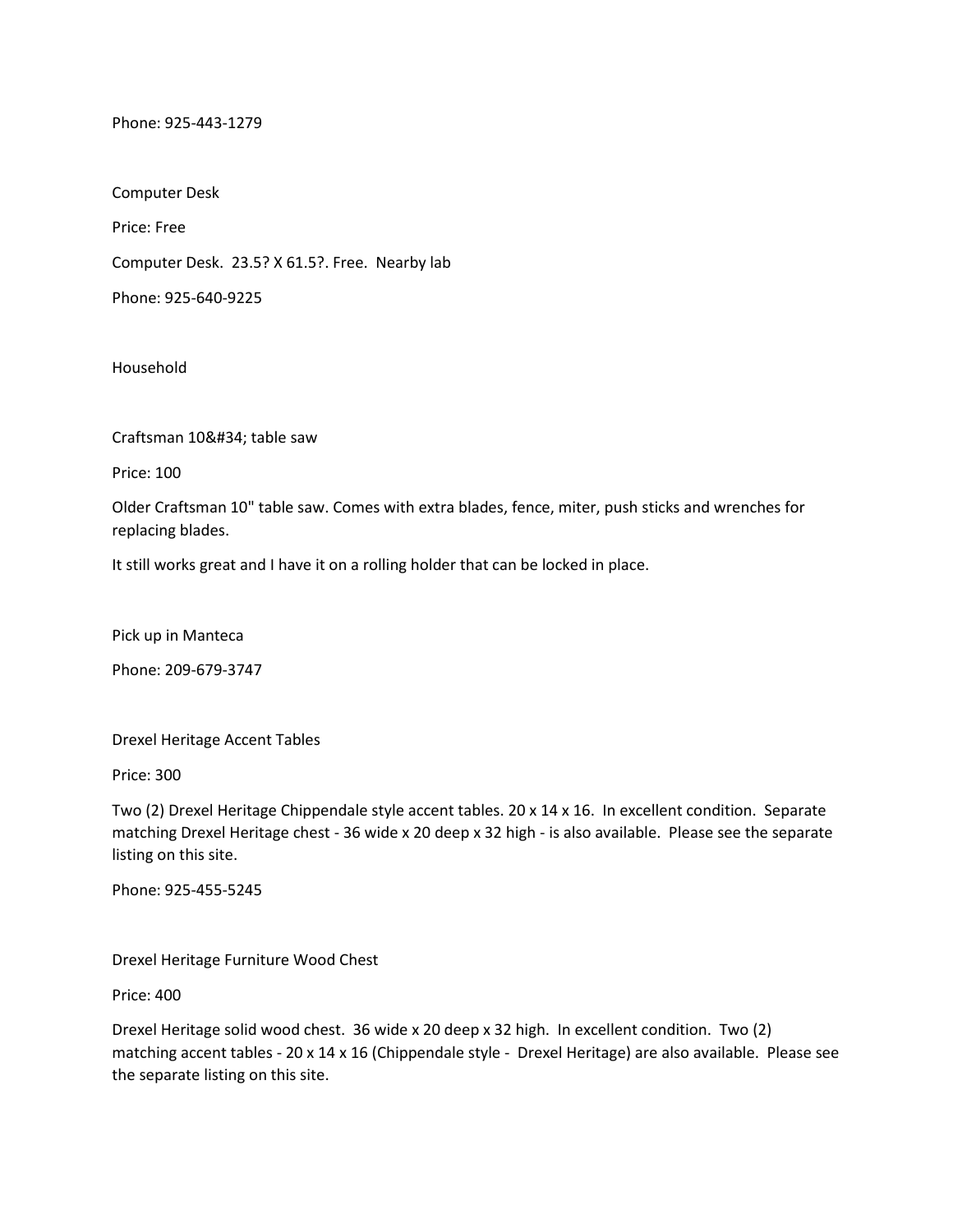Phone: 925-455-5245

Ethan Allen Full Size Bed

Price: 250

Purchased from Ethan Allen. Full-size bed that is complete with mattress, linens and shams. Metal frame surrounds the entire bed which is enhanced with a beautiful metal decorative headboard. In excellent condition!

Phone: 925-455-5245

Full-size Gas or Electric dryer/Samsung washer

Price: 300

Hi, I have 3 newer appliances for sale -- one Amana gas dryer (model #NGD4655EW2), one Amana electric dryer (same model) and a top-loading Samsung washer.

I bought the gas dryer and washer a little more than 3 years ago and both work great (washer does sometimes glitch when going from rinse to spin cycle, but functional). The electric dryer is almost brand new. Downsized, so I can't take them with me. Asking \$300 each or \$500 for a washer/dryer combo. Pickup in downtown Livermore.

Phone: 925-337-4976

Futon Mattress

Price: 200.00

Custom Futon Mattress with blue slip cover. Used a few times, in perfect condition.

Phone: 510-792-1538

Garage Sale/Moving Sale - Saturday, March 5th, Livermore

Garage/Moving Sale - Saturday, March 5, 2022, at 9 a.m.

Lots of household items, furniture, decorative lamps, tools and supplies, auto tires, clothes, books, bar stools, jewelry boxes, gardening decor, including planters and pots, art supplies, and much more -- too many items to list.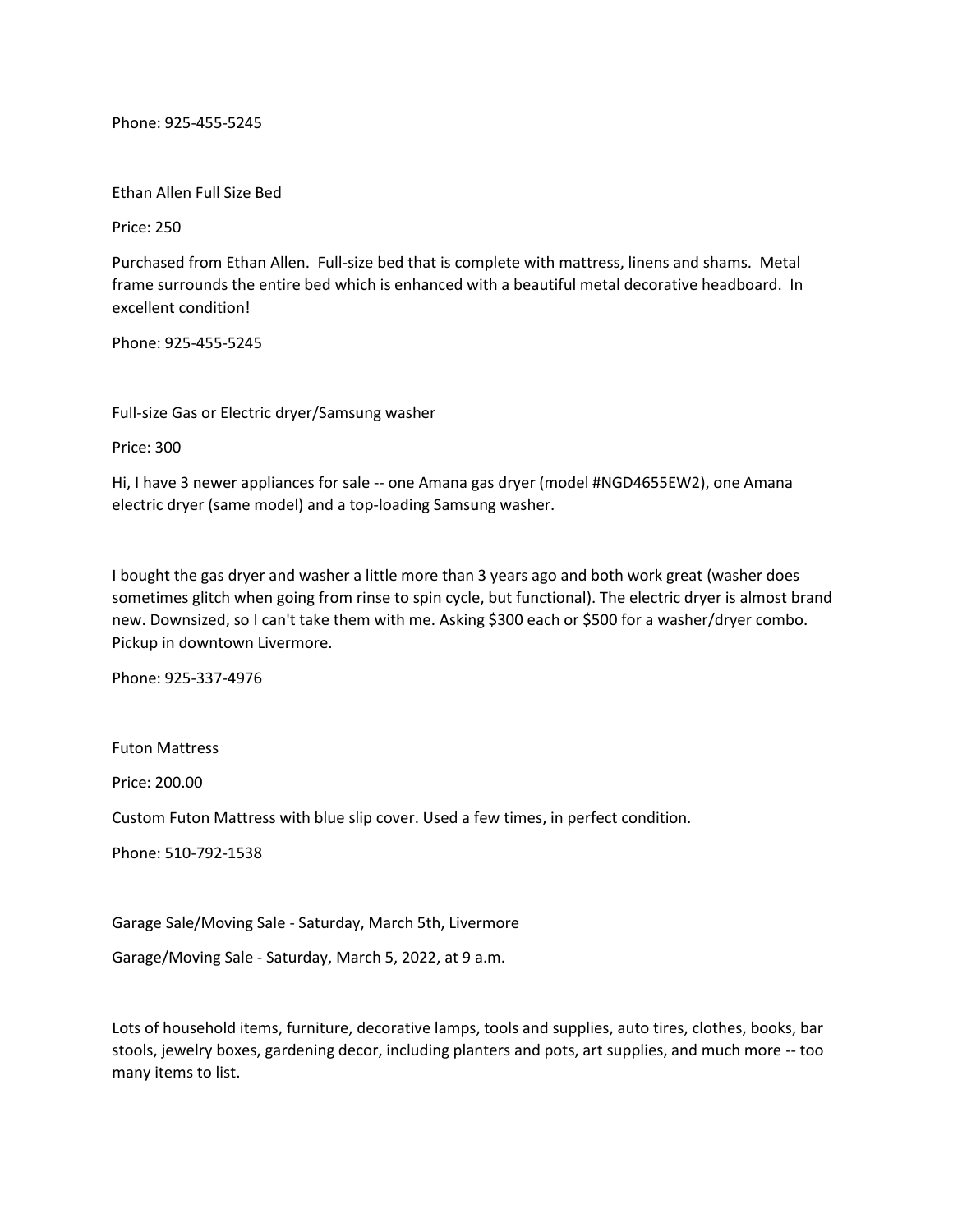Address: 656 Dickenson Drive, Livermore.

Phone: 925-455-5245

Kohler Farm Sink

Price: 650 OBO

Kohler Artist Editions 25" Single Basin Under-Mount Fireclay Kitchen Sink with Apron-Front.

Originally cost \$3100. Never installed or used.

Phone: 925-337-1121

Near NEW Evoluo Nespresso Maker

Price: 145

Near NEW, gently used , shiny red Nespresso maker with centrifusion technology. Brewing options: 1.35oz espresso, 2.7oz double espresso, 5oz. Gran Lugo and 8oz. coffee.

Phone: 510-248-9546

Oak roll top desk

Price: 100

Solid oak, roll top desk, excellent condition. 52" W x 29" D X 29" H at desk level, and 44" H at the top of the desk. Please contact and I will send photos. Located in Livermore

Phone: 925-223-7636

Office desk w/glass top

Price: 50

Solid wood office desk with glass top, excellent condition. 42" L x 24" W x 29" H, located in Livermore. Please contact and I will send photos.

Phone: 925-223-7636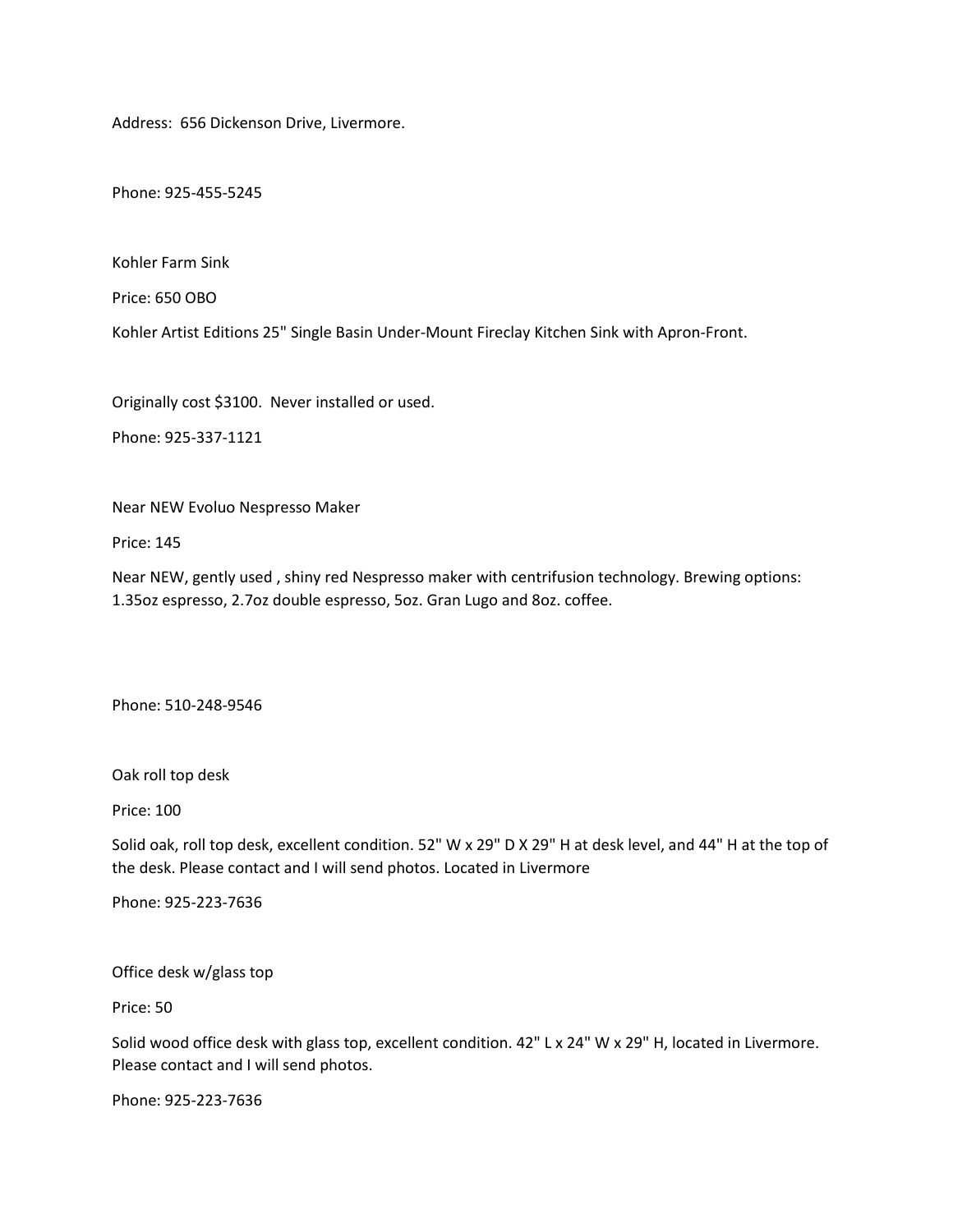Pottery Barn Dining Set

Price: 250

Pottery Barn Dining Set. The color is an off-white tone. This very sturdy set includes a table, four chairs, and a bench. In good condition. The table dimensions are 72" x 39". This table also has a drawer which could be used to store placements, etc.

Phone: 925-455-5245

Sharper Image Massage Chair Price: 150 or BO ~15 years old; excellent condition second owners, hardly used

all features still work

Text (925) 321-2408 if interested.

Phone: 925-321-2408

Student Computer desk

Price: 150

Student computer desk with hutch and chair

Phone: 202-906-9918

Telfar Medium Shopping Bag/tan purse

Price: 275

Brand new Telfar purse: Medium Shopping Bag style, tan. Never been taken out of the original packaging, comes with dust bag. Can meet at the Lab or anywhere around Livermore/Pleasanton/Dublin/San Ramon.

Phone: 925-800-9802

Telfar Small Shopping Bag/black purse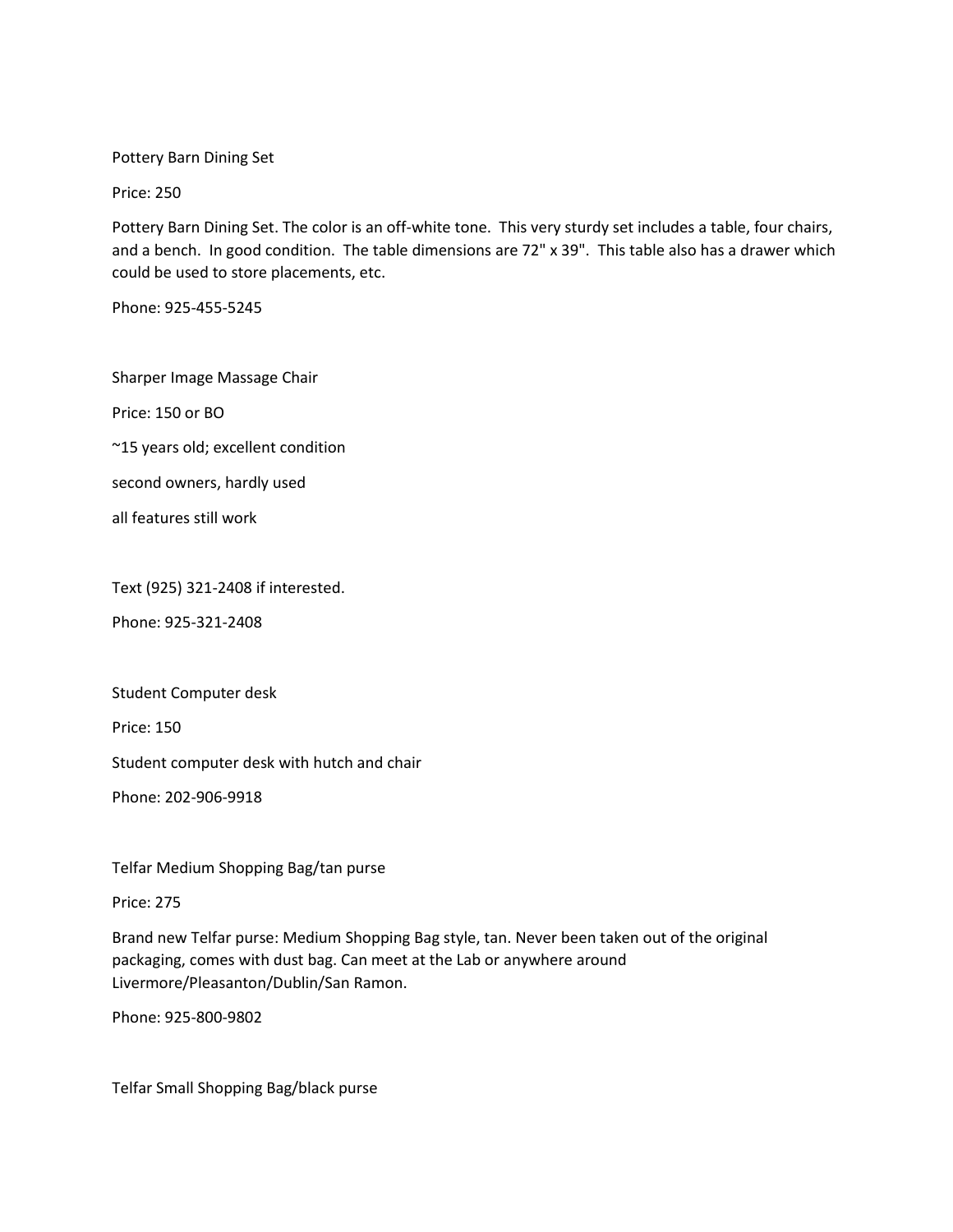Price: 175

Brand new Telfar purse: Small Shopping Bag style, black. Never been taken out of the original packaging, comes with dust bag. Can meet at the Lab or anywhere around Livermore/Pleasanton/Dublin/San Ramon.

Phone: 925-800-9802

Three section wall bookcase unit

Price: 550

Large hardwood three section bookcase wall unit. Sides 27.5" w x 16.5" d x 80.5" h. Center 42" w x 21.75" d x 84.5' H. Each section has five adjustable shelves. \$550 O.B.O. Please leave message.

Phone: 925-337-2894

Lost and Found

Missing/Lost

Lost in 321 area Complex or parking lots.

CHERRY RED Samsung Galaxy Buds Wireless Earbud Headphones case and right ear bud.(I have the left one)

Phone: 925-518-2254

Miscellaneous

24" Heavy Duty 2-Speed Direct Drive Tilt Drum Fan

Price: 75

Commercial Electric 24" Heavy Duty 2-Speed Direct Drive Tilt Drum Fan: 2-speed motor pushes up to 3200 CFM, lightweight, portable with wheels, and convenient handle. Heavy duty thermally protected 120-Volt, 60 Hz, PSC motor has rugged pre-coated steel housing and rust-resistant OSHA compliant grilles, tilts a full 180°.

Phone: 925-550-1705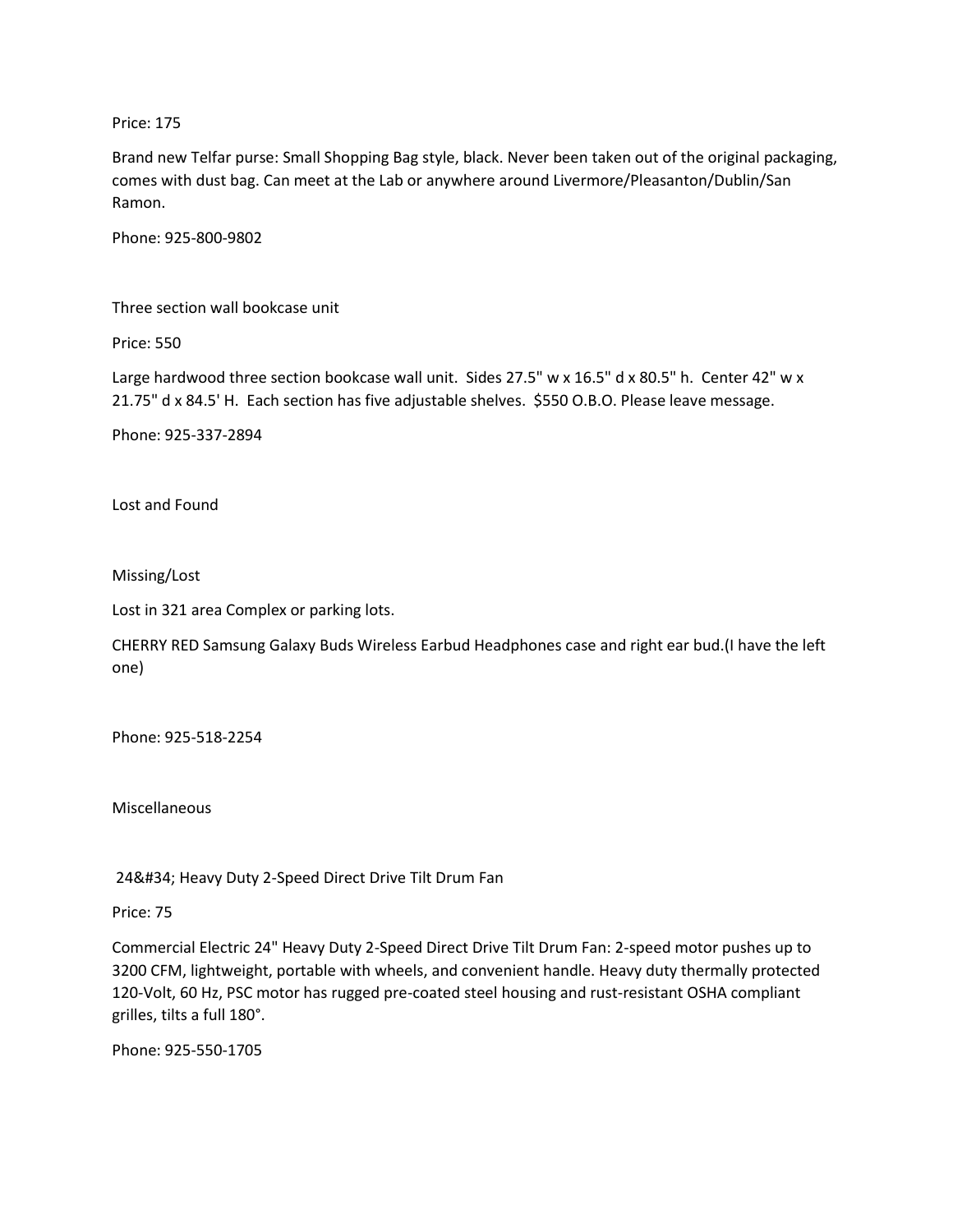2020 Vespa GTS 300 Touring HPE

Price: 5,300

2020 Vespa GTS 300 Touring HPE

15,000 Miles

Phone: 209-914-4446

Bridal Veil 42"

Price: 125.00

Beautiful, swarovski crystals, never used. No snags, tears or missing crystals.

Phone: 925-519-1287

Got JUNK - Call the Junk Boys

Price: 3

If you got junk and need it taken away.. Call the JUNK BOYS.... No job is too big or small for them. Getting ready for graduations parties, summer pool parties, moving out of state, etc. and not able to do this by yourself. The JUNK BOYS is their 3rd consecutive summer, very respectful, and reliable. Call today they will haul anything away for you! 925-784-8854.

Phone: 925-784-8498

Local RV Spot for rent

Price: 1000/mo

Local RV spot available for rent. 5 acres on Tesla with full hookups and a spot to park a car. The rent is \$1000/per month plus 34 cents per kilowatt hour for electricity. Call Kelly at 510-305-8219 for more information. Will also consider a pet.

Phone: 510-305-8219

NIF Buttons from early 1990

Price: 3

Cleaning out my desk and found these. I think they are collector items. Let me know if you are interested.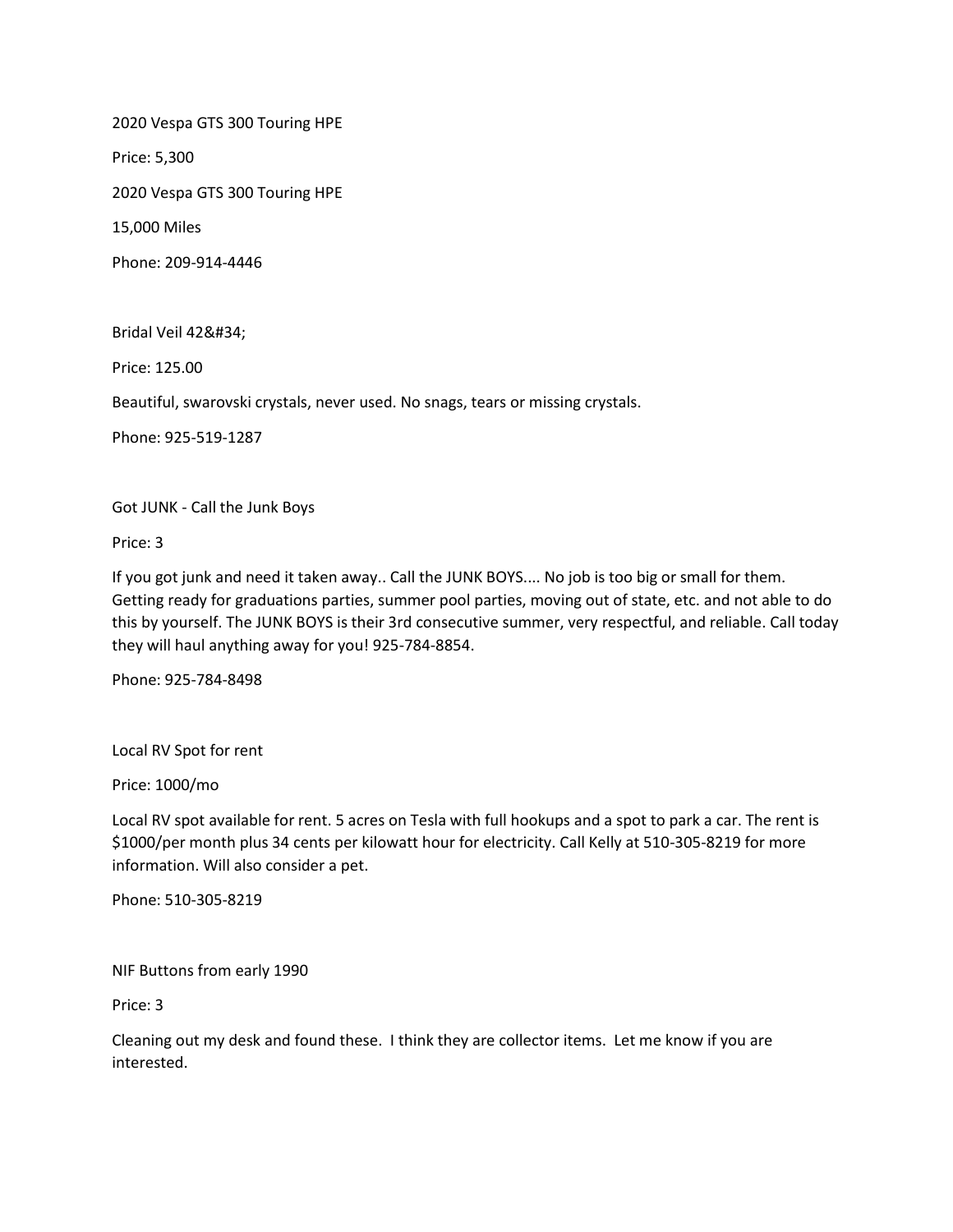Phone: 925-724-7537

Red Lava rocks

Price: 200

Hello,

I am looking to sell a load of Red Lava Rocks from my backyard. roughly about 40ft long and 6ft wide. Feel free to contact my cell for photos.

Pick up only Please

Willing to help load

Thanks

Ramiro

Phone: 408-772-6418

Motorcycles

2016 Zero DSR 13.0 w/Power Tank

Price: 9,999

A Black 2016 Zero DSR 13.0 with the 2.8Kwh Power Tank factory installed. Bike has just over 13K miles new tires, brakes, grips. Comes with a custom windscreen, Tall Corbin seat, and Rear luggage top box. Bike has added stiffer than stock springs on the front and rear suspension. Runs like it should and has 100+ mile range on full charge. Thanks for looking!

Phone: 925-758-9749

Musical Instruments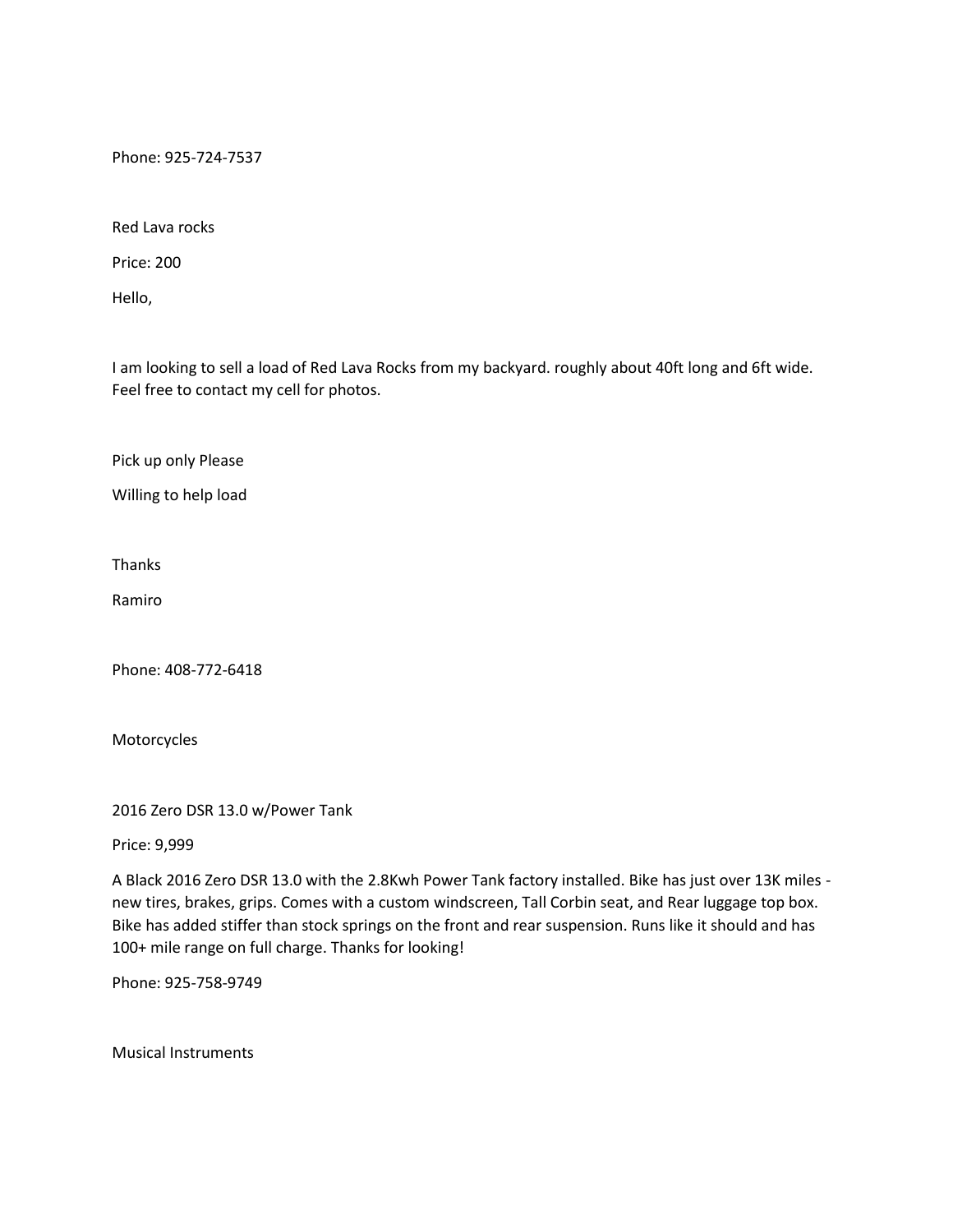Epiphone guitar for sale

Price: 450.00 OBO

2017 Epiphone "gold top" Les Paul standard guitar. Like new condition. Beautiful finish with new Grover vintage style tuners.

Phone: 925-519-5577

Guitar for sale

Price: 450.00

2017 Epiphone Les Paul Standard "gold top".Mint condition,mahogany body, Grover tuners. Like new, hardly played.

Phone: 925-519-5577

Pets

4 year old Belgian Shepard

Price: 3

Update on Sharpie; We have been fostering Sharpie for over a month now and he is a great dog! Awesome with kids, my 10 & 12 yr old niece and nephew hug him constantly and he loves it! Great at the park with every dog! Listens to commands when an owner does not want him to approach. What a difference a month makes on the leash twice a day!! He is always watching his person so they don't get lost! I love hiking at Del Valle with him! he never tires and everyone comments how calm he is! :)

Phone: 925-487-7798

4 year old Black, short haired, Belgian shepherd

Price: Free

Sharpie is a four year old Belgian Shepherd. He has soft, short hair that doesn?t shed at the moment and is neutered, all shots are current, Front-line plus recently. He is house trained to the nth degree. He loves sitting next to you and just being an arm rest! He is quiet, calm and ever watchful for going to the park. He does want to sleep on your bed and will lay right where your feet go just so you have to pet him! ?? He is about fifty pounds and is great with every dog at the park.

Phone: 925-487-7798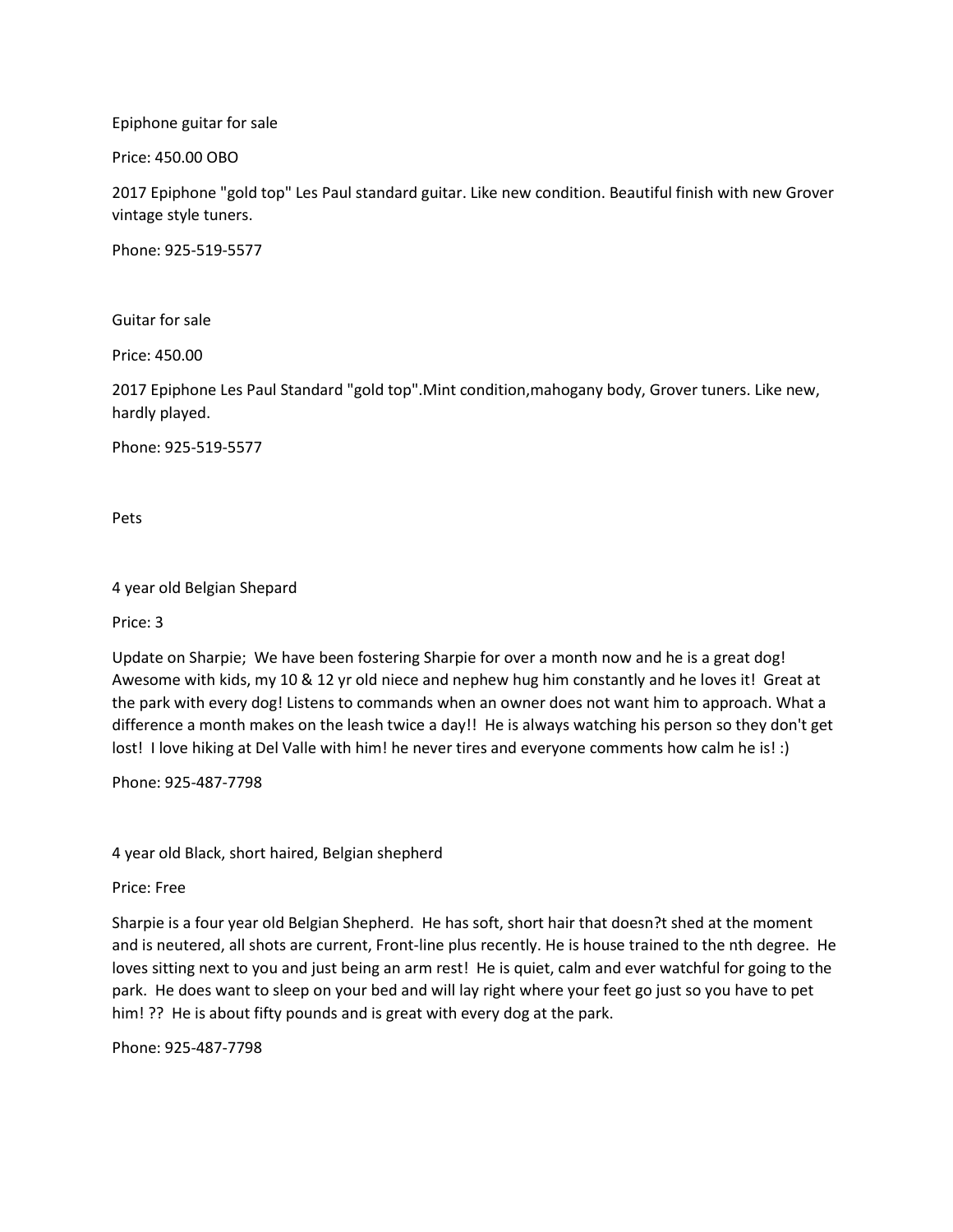American Leopard Puppies

Price: 1000

Purebred American Leopard Hound puppies available May 6th. Black and tan, tricolor, males and females available.

Phone: 209-329-3900

Golden Retriever's Purebred

Price: 1,000

Hello have litter of Golden's, Going on 6 weeks old, will receive shots,Deworm this week,be ready to go home 7/8 weeks, Great family pet...

Phone: 208 570-7341

Kitten Ali and Breezy

Price: 50 per pair

Two bonded kittens for adoption. They are active and playful.

Phone: 305-607-3547

Kitten Cuddles and Eddy for adoption

Price: 50 per pair

Two bonded kittens looking for a permanent home. They love staying with people.

Phone: 305-607-3547

New Bunny Hutch

Price: 100

New unused one story 48" rabbit hutch features durable shingles rooftop that is weather and rain resistant to keep pets safe and dry. The wood is treated with a pet safe stain to provide a longer hutch life.The feature packed hutches have a nesting box hideout multiple access doors a hay manger and an E-Z Clean pull-out litter tray with wire grate. The elevated living area has secure locks and plenty of open space for ventilation.

Phone: 925-550-1705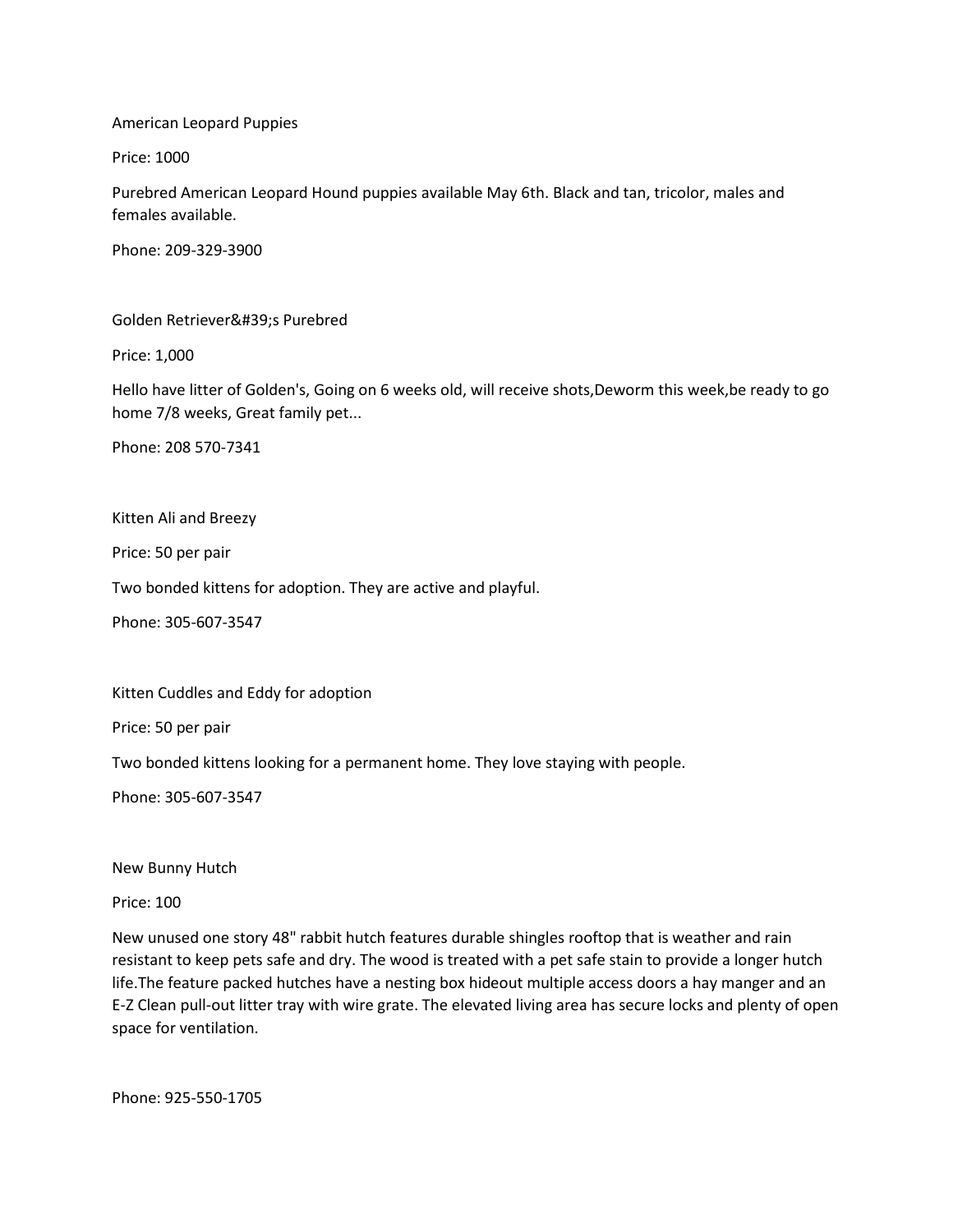# Recreation Equipment

2018 Travel Trailer

Price: 23,000

2018 Feather River EVO T2850 bunkhouse trailer. The Trailer measures 31' can sleep 6-9 people. Has large slide out that extends out opening up to a larger seating and dining area with U shaped dining table. The trailer has great storage and large pantry area.

Phone: 209-894-6032

Bodysolid Home gym

Price: 3,000 obo

Body-solid home gym exm3000lps with dual 210 pound stack, 3 stations with optional knee raise station.

Phone: 209-409-4509

BowFlex Sport Home Gym

Price: 500 OBO

Barely used and with all the features. Best Offer takes it away - motivated... it's just taking up space.

Phone: 925-980-6770

Family Power Tower

Price: 150 OBO

Excellent Condition

Features:

Pull up Bar

Dip handles

800 lb. Capacity

Deluxe Padding

Deluxe Hand Grips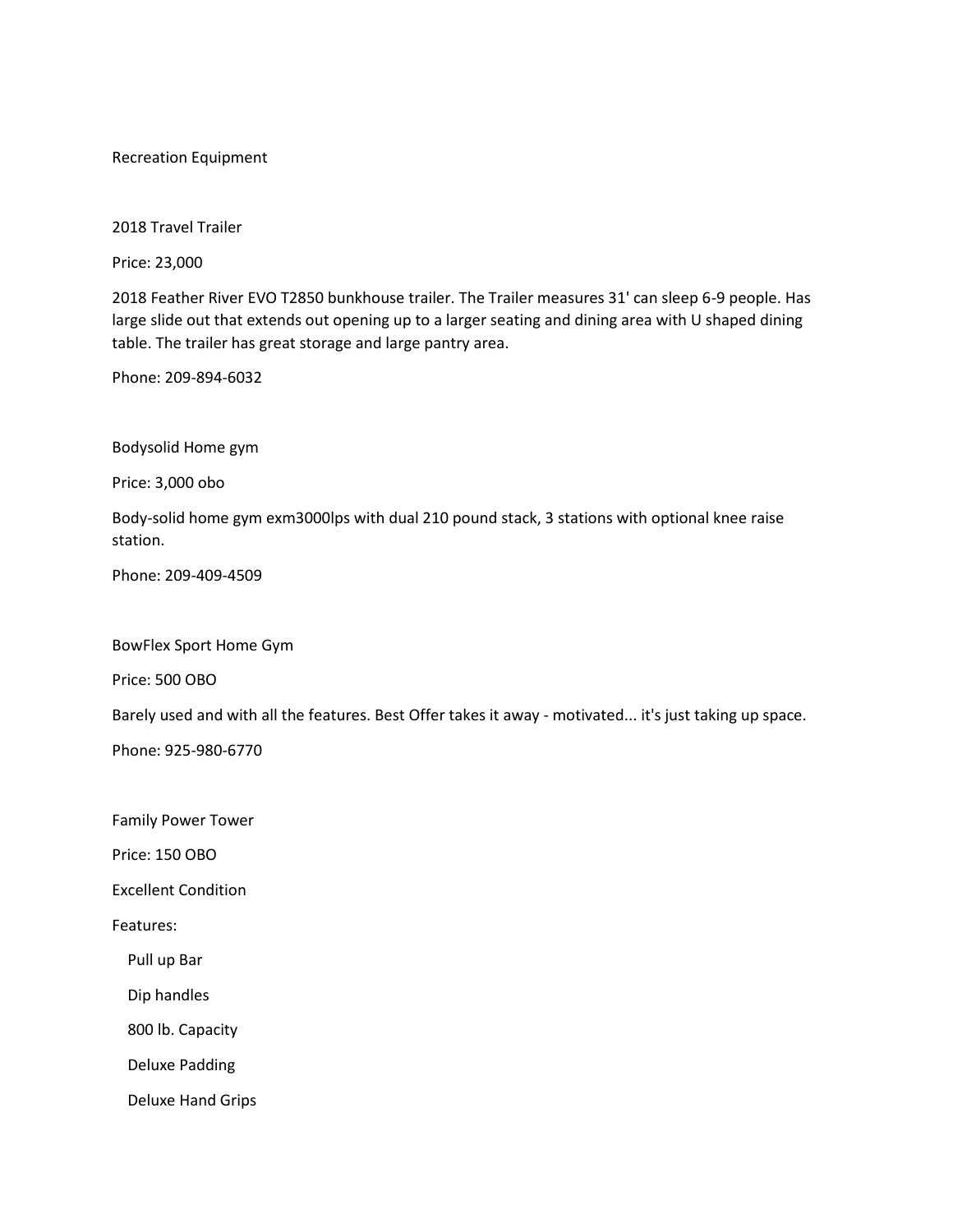Back board for leg raises Sit up & Push up stations 2? X 2? Sq. Steel Tube Construction Specially designed End Caps for Stability

Hula Hoops not included :)

Phone: 925-980-6770

Pull Rite Fifth Wheel Hitch

Price: 750

Pull Rite 5th wheel hitch, with rails.

Model 0800, which will pull 20,500 lbs of Gross Trailer weight. The Vertical load is 5,125 lbs.

Excellent condition.

Phone: 925-980-3121

Takomo 101 irons set KBS Tour 90 R-flex

Price: 500

Beautifully designed 431 carbon steel muscle-back irons, yet hollow body design promotes forgiveness without giving up your distance or looks.

The Iron 101 hollow body design makes it extremely forgiving. The face is precision-milled thin for high ball compression and spring effect for maximum ball speed, even on mishits.

The Iron 101 face is precision-milled 1.65 mm thin to achieve a high COR value. The hollo

Phone: 209-338-8404

Shared Housing

1 BD/1 BTH Apartment, Adams Point (Oakland), Parking Included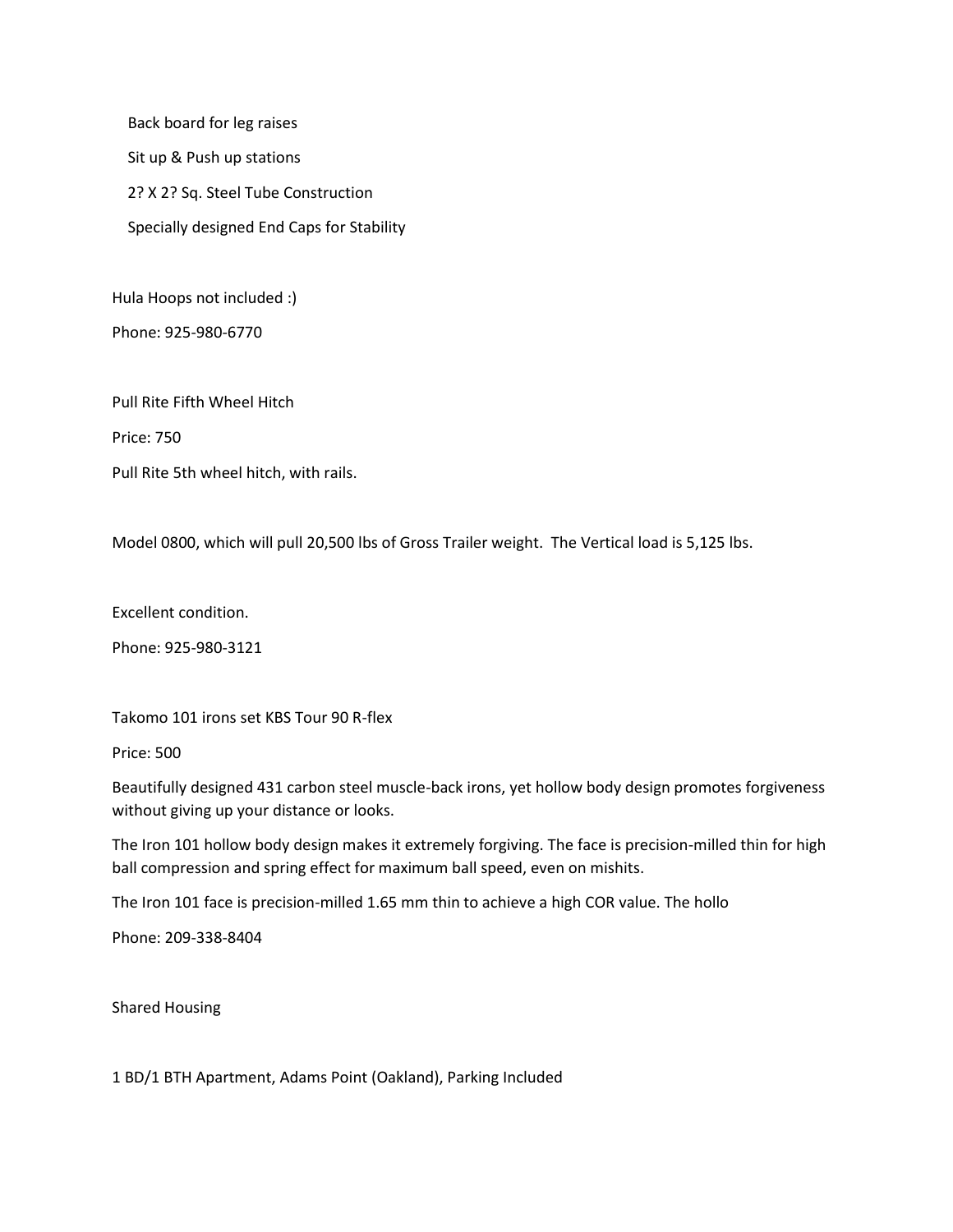# Price: 2000

I am ending my lease early, and am looking for someone to sign a one-year lease, \$2000 monthly rent. Start date is flexible -- anytime in May.

- Approx. 800 sq. ft. 1 BD, 1 Bath condo on 3rd floor of a quiet, secure building
- Very close access to 580, corner of Pearl/Orange
- Included in rent: 1 parking space (gated garage) + water/garbage. Tenant pays for PGE + internet
- Electric range + oven, with separate dining area and carpet throughout

Please text if you're interested.

Phone: 702-743-7791

Beautiful in-law unit for rent in South Livermore

### Price: 2,895

Beautiful in-law unit for rent in very desired South Livermore community. Close to downtown Livermore where you can enjoy downtown living with shopping, restaurants, bars, and well-known wineries nearby. Built in 2019 with new appliances. This home features 2 bedrooms, 2 bathrooms, 826 Sq. Ft.., private yard and entrance, ample cabinetry/storage, indoor laundry with washer and dryer, refrigerator/freezer with water and ice dispenser, dishwasher, A/C, master bedroom with walk-in closet, small storage unit. (2) parking spots available on street. Available Now. Rent \$2,895 Total.. Includes electricity, gas, water, garbage and landscaper. Contact Gina at 925-366-9981.

https://www.zillow.com/homedetails/946-Saturn-Way-UNIT-B-Livermore-CA-94550/2064277404\_zpid/

Phone: 925-640-4726

Furnished Room/Private Bath in Oakland

Price: 1200

Furnished bedroom w/ private bath in 2 bd/3 bathroom townhouse in Oakland. Private parking in gated complex. Utilities included in rent. No pets, no smoking. Photos provided upon request.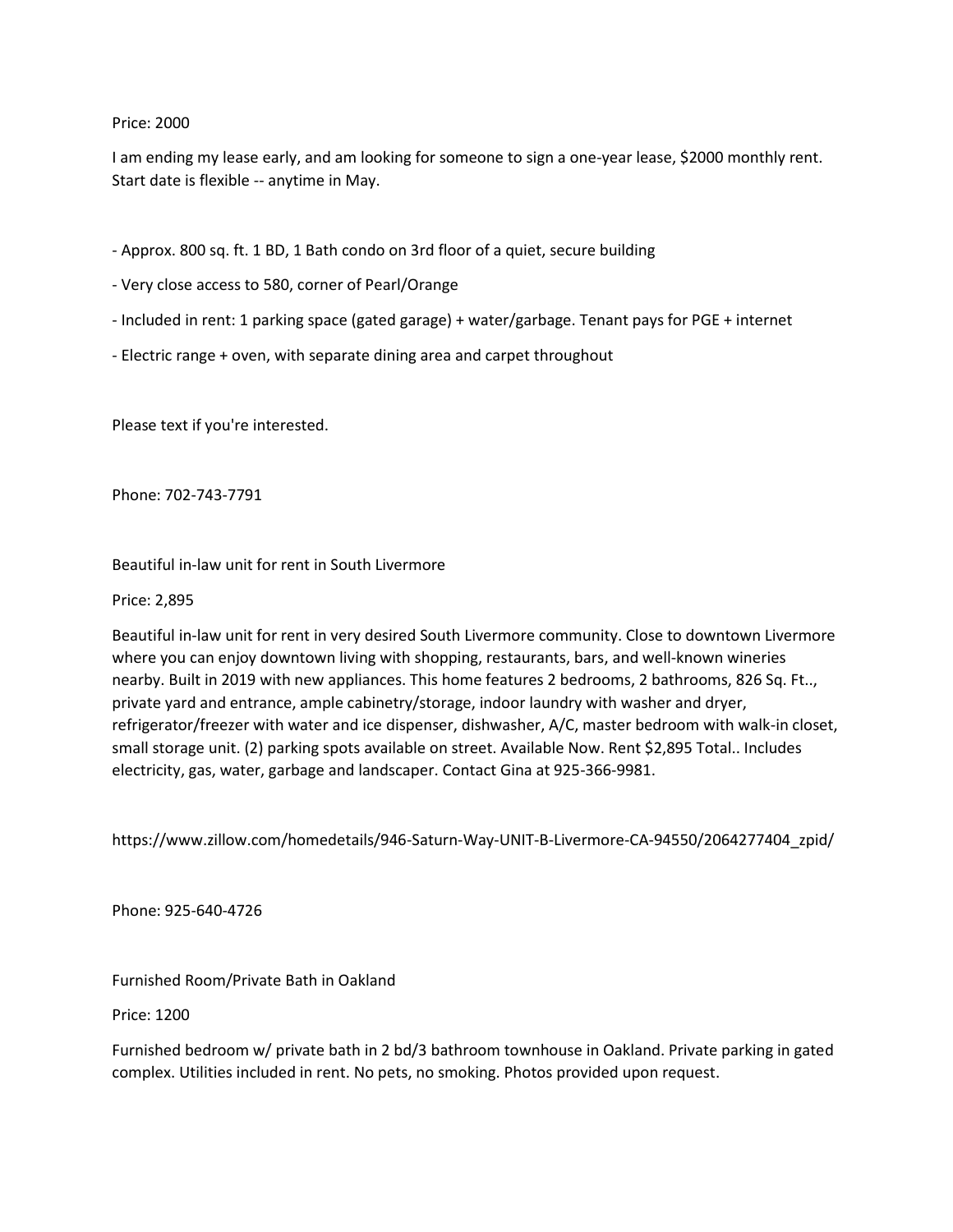30-35 mins to Livermore (against traffic). 10 mins to downtown Oakland. 20-30 mins to SF via car, 40-50 mins via bus. 10 mins to BART station & Oakland airport.

Open to long term or short term rentals.

Phone: 919-602-9653

Housemate wanted for 3 Bdrm 2 Ba Livermore Home - 2 rooms for you

Price: 1,625

Beautiful 3 bedroom 2 bath home in a lovely and quiet Livermore neighborhood near Isabel and Concannon. You would get 2 small bedrooms (perfect for one office and one bedroom), a parking spot in the garage and full use of the house. Backyard includes a pool. Utilities would be split equally. I'm looking for a female housemate. I'm quiet, considerate, respectful and am looking for the same. If you are interested, please call or text Janet at 928-699-7542 (note area code is 928 not 925).

Phone: 928-699-7542

ISO Living Space

Price: TBD

Hello,

I am a 28 year old female with 2 dogs looking to either rent a place of my own or go in on a rental home with a roommate. I am looking to rent in either Tracy or Livermore. I am very clean and tidy and my dogs are house trained. I enjoy reading, cooking, coffee, and working out at the gym. If you have any places in mind or potential roommate information please let me know.

Phone: 209-640-2085

July - Oct. duplex sublease, North Berkeley

Price: 2200

A one-bedroom apartment in a very cute Berkeley duplex and a beautiful neighborhood. Subleased from July 16 - October 1 (end date is flexible). Good for mostly remote work!

The apartment is bright and perfect. Dishwasher, in-unit washer and dryer, a window AC unit for the odd hot day, huge shared backyard and garden, shared off-street parking.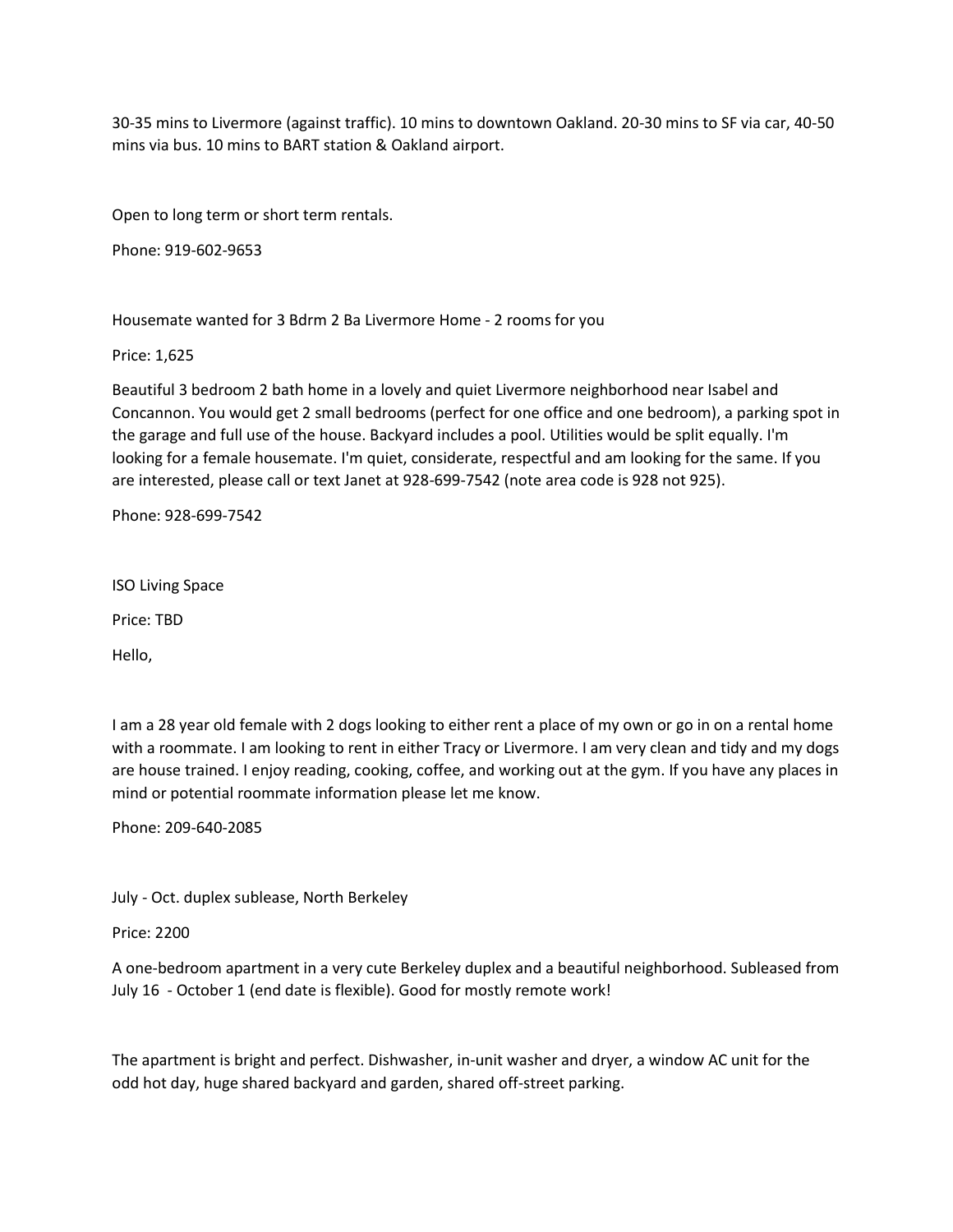Landlord approval required. No smoking and no pets. Apartment is furnished, but space can make room for your things as needed.

\$2200 (Includes Utilities)

Phone: 510-282-6263

Livermore House for Rent

Price: 3400

3 bedroom 2 1/2 bathroom 1640 sqft. Master bedroom with balcony full shower wall in closet dual sinks. Other two bedrooms have a Jack and Jill bathroom. 2 car garage no driveway parking. Washer and dryer in unit as well as a fridge inside and one in the garage as well. No pets please. Deposit \$3400.

Phone: 510-320-2964

Looking for Room (Male)

Price: 1200-2000

New to the area; looking to get plugged into a spare room situation.

I have belongings to furnish a 1 bedroom apartment and kitchen myself, so I am able to furnish my room and can bring stuff for the rest of the house if needed/wanted.

I have no pets, and don't have issues with pets as long as they're relatively clean.

Anything from Dublin/Pleasanton to Tracy is on my radar.

Feel free to text my personal (559.776.8604).

Phone: 559-776-8604

Private bed/bathroom available in Livermore (April 2022)

Price: 1525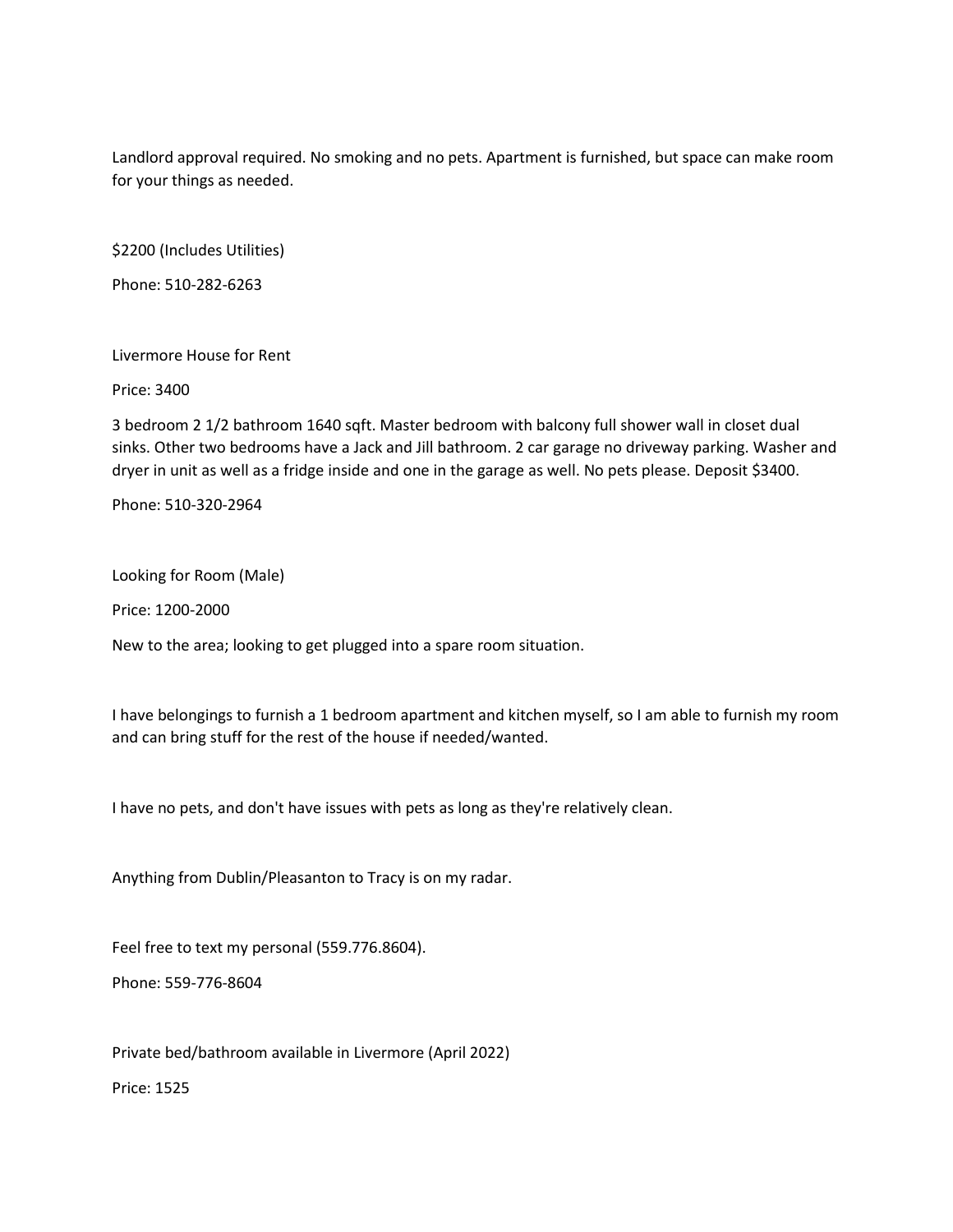One private bedroom/attached bathroom are available in a shared two bedroom 3 story townhouse in Livermore, CA starting April 2022. Outdoor parking/grills, access to pool, 2 hot tubs and indoor gym is included in the cost of rent. Utilities (electric/water/garbage), and wifi costs will be split on top of the \$1,525 monthly rent. No large pets. One cat or small dog is okay, depending on the pet's temperament. I have a hypoallergenic Siberian forest cat (small friendly cat - minimal allergens).

Phone: (908) 240-9330

Room available 10 mins from lab

Price: 1033

need to find someone to take over my room in a 3BD 2.5BA room with 2 other lab employees. The house is located ~10 minutes from the lab (near springtown), 1033/mo not including utilities. The room itself is about 12?x12? and is a private room with a shared bathroom. There is parking available on the driveway, and plenty of common space in the living room and kitchen, as well as a home gym in the garage that is owned by another roommate. Both roommates quiet and respectful. Call or text.

Phone: 707-365-8175

Room for Rent, 1 Mile from LLNL

Price: 1200

I have a room available that is 10x13' and will be furnished with a full size bed if needed in a quiet private gated neighborhood. The room also currently has a desk, dresser, full closet and book shelf on the second floor with a view of the hills. In driveway parking and Comcast 1,200Mbs service and premium channels to house. The 3BR/2.5 bath house will be shared with myself and my cat. I am willing to negotiate on the rate depending on your situation.

Phone: 925-980-5825

Roommates Wanted

Price: 1360-\$1560

Looking for 2 post doc/early career roommates for a 3 bedroom apt (Mason Flats) in Pleasanton. Club gym, pool, spa, turf field, dog park, gated field for running dogs, minute from bernal park, 1 minute from fair grounds, 5 minutes from downtown, .5 min from strbcks/sfway/za

9-12 month lease

28yo male, mat. scientist, 1 medium dog, active, plays soccer, cooks, has couch!

See floorplan attached: I'll pay more for the master bdrm, or if you want you can.

Must clean dishes after cooking!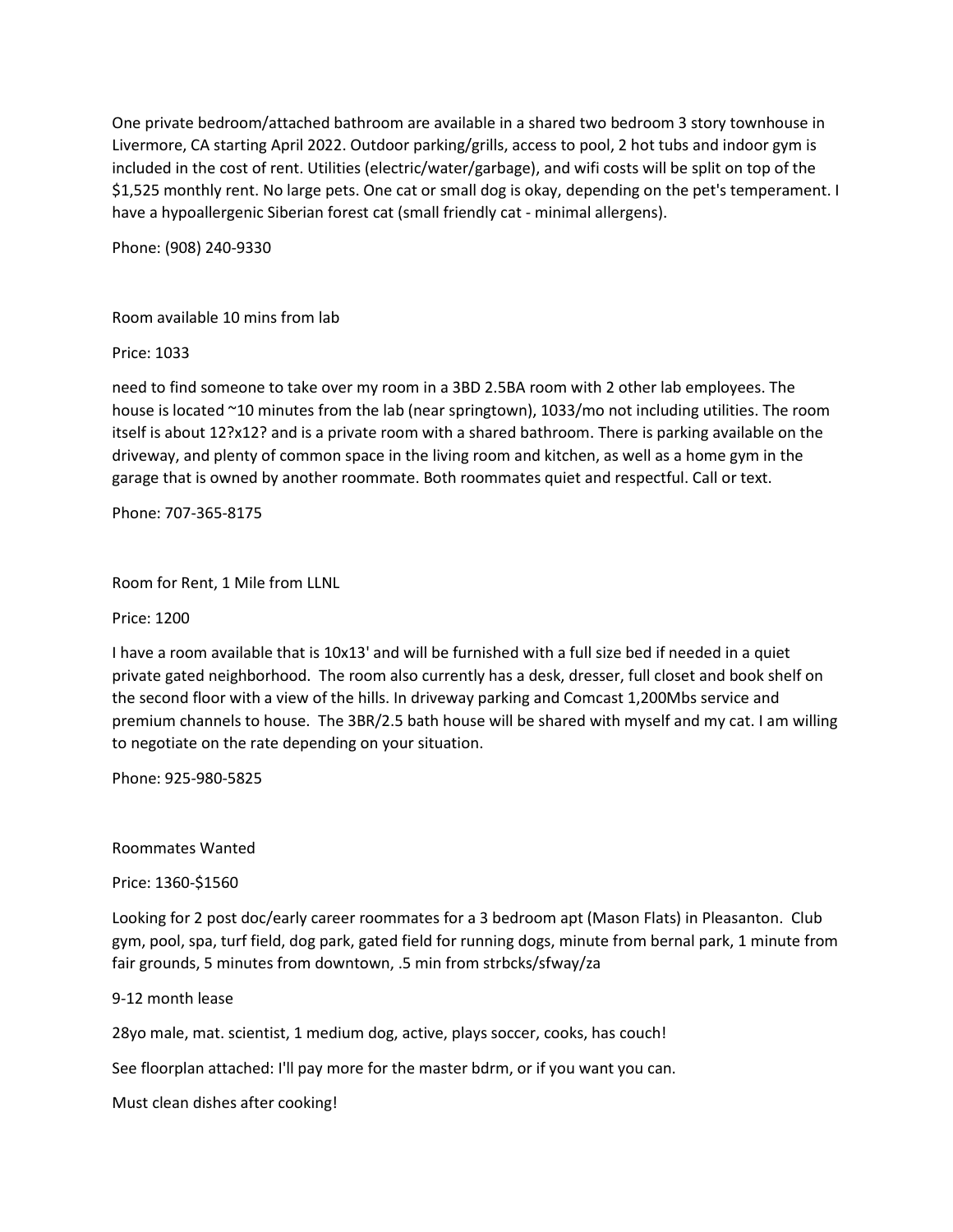Phone: 724-814-1035

Seeking room for summer student for May 28th start

Looking for a room for a summer student (Jenny) and her partner. Her original accommodation plans fell through and she's due to arrive on May 28th. Jenny is kind, polite, and quiet. Jenny will have a car, so room does not have to be walking distance to LLNL or near a bus route. Please contact me at chapman29@llnl.gov. Thanks!

Phone: 925-423-7762

Summer Housing for Student Intern

Price: ???

Hello!

I am an intern working here over the summer and would love to be able to find a place to stay in Livermore. I am here between now and early September. I am a pretty quite and very clean roommate/tenant, but will be as social as you want to be. I am up for having a room in a shared place, or my own place, or most any other configuration. I am queer, love hiking, reading, board games and am looking forward to exploring the area!

Please feel free to reach out to me at (916)-472-9063

Phone: 916-472-9063

**Trailers** 

2018 Flagstaff by Forest River

Price: 23,000

Micro Lite Series M-21DS, 21'9", 4543 lbs travel trailer, one slide out, sleeps 3. very clean, \$22,000

Phone: 925-628-6344

2018 Travel Trailer

Price: 23,000

-R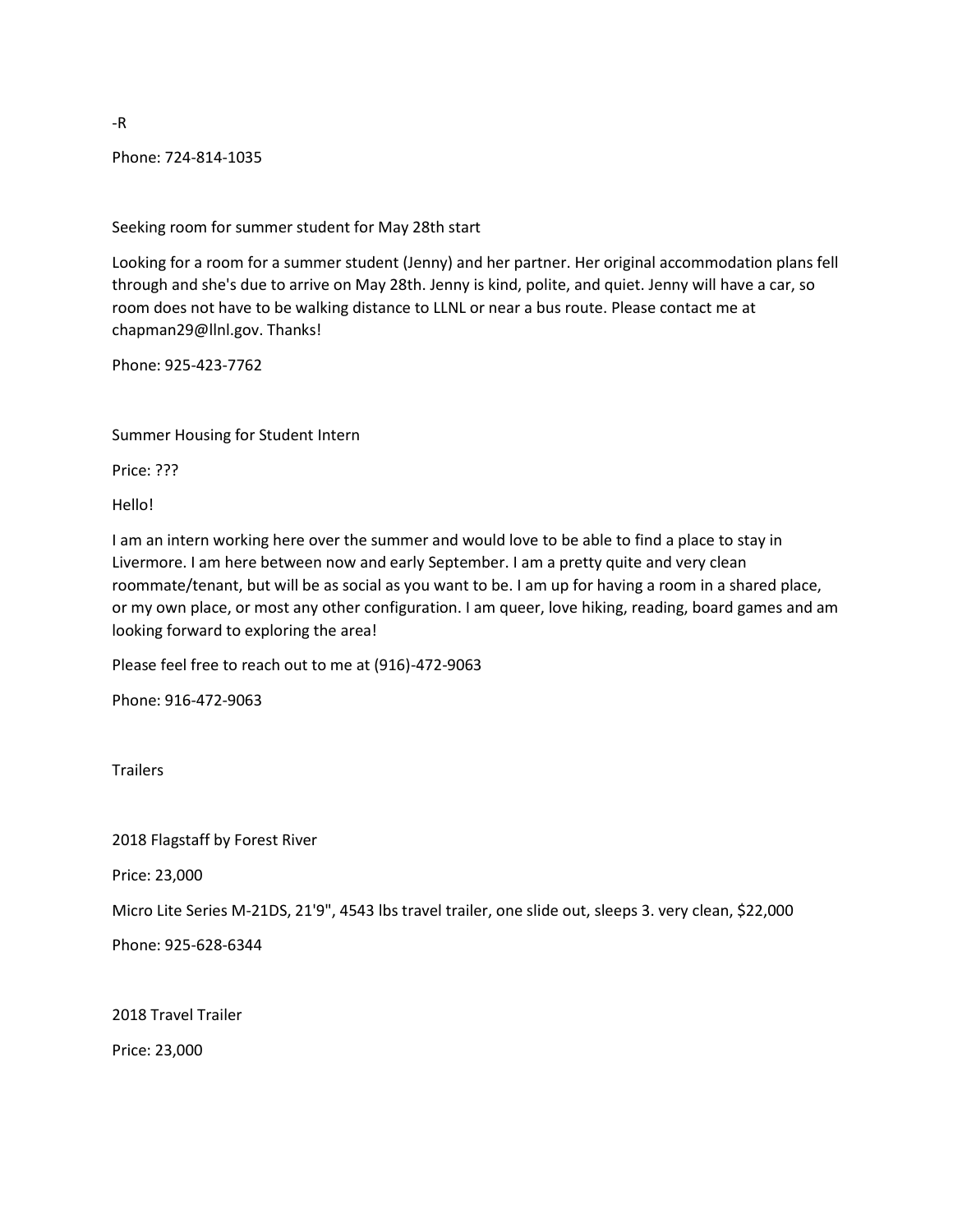2018 Feather River EVO T2850 bunkhouse trailer. The Trailer measures 31' can sleep 6-9 people. Has large slide out that extends out opening up to a larger seating and dining area with U shaped dining table. The trailer has great storage and large pantry area.

Phone: 209-894-6032

Vacation Rentals

Maggie Valley, NC Vacation Home Rental Views of Smokey Mountains

Price: 144/night

Peace and comfort await your whole family at this beautiful 3-bedroom, 2.5-bathroom house. The immaculate vacation rental is located just a short walk from Jonathans Creek, one of Maggie Valley's most peaceful attractions where you can swim, relax, and enjoy a vibrant sunset!

https://www.airbnb.com/rooms/53967163?location=Maggie%20Valley%2C%20North%20Carolina%2C% 20United%20States&federated\_search\_id=cd49a251-09c7-471a-978cd9e111775210&source\_impression\_id=p3\_1650405160\_KX3zpW7gJ9sJmvrE

Phone: 559-417-4014

Maui Vacation Rental

Price: 950/Week

Ocean front studio suite sleeps 2 privately and 4 total available for 7 nights through July 28 2022 at the Kahana Beach resort.

Suites at the Kahana Beach Vacation Club are decorated with light, airy, natural finishes in blonde woods, bamboo, shell stone and granite. Free parking, private lanais, pool, hot tub, air conditioning in every room.

The kitchen is highly functional and features a glass cook top, oven, refrigerator, microwave,

cabinet storage and cookware provide all you need

Phone: 925-519-0510

### Maui, HI condominium

Kahana Reef oceanfront, top floor 1BR/1BA condominium w/maximum privacy. Beautiful two-island view of Molokai and Lanai; watch the sunset, whales, turtles, surfers and more without leaving the living area and/or the private lanai. Oceanside swimming pool, BBQ facilities, and beach access. On the west